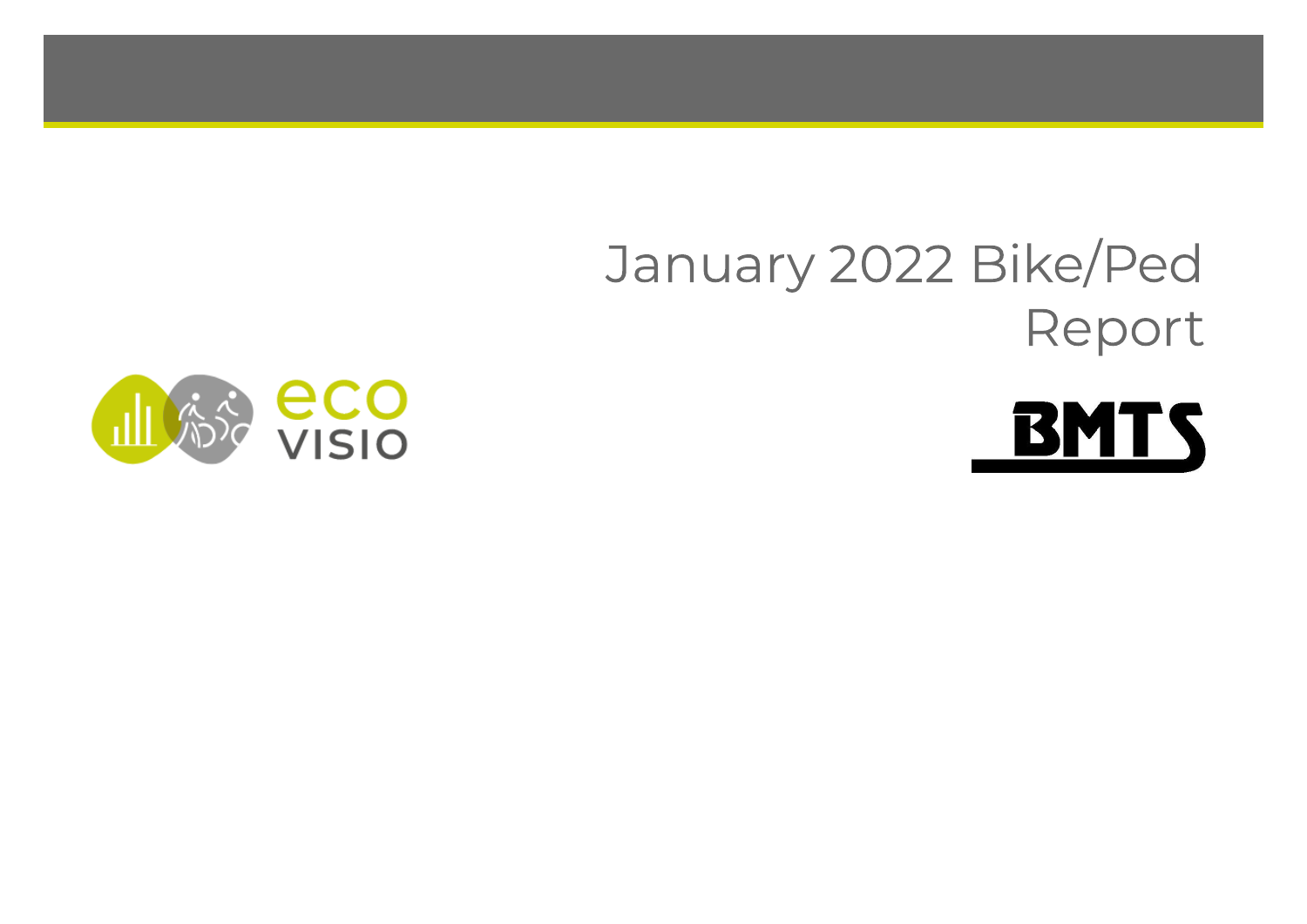January 1, 2022 → January 31, 2022



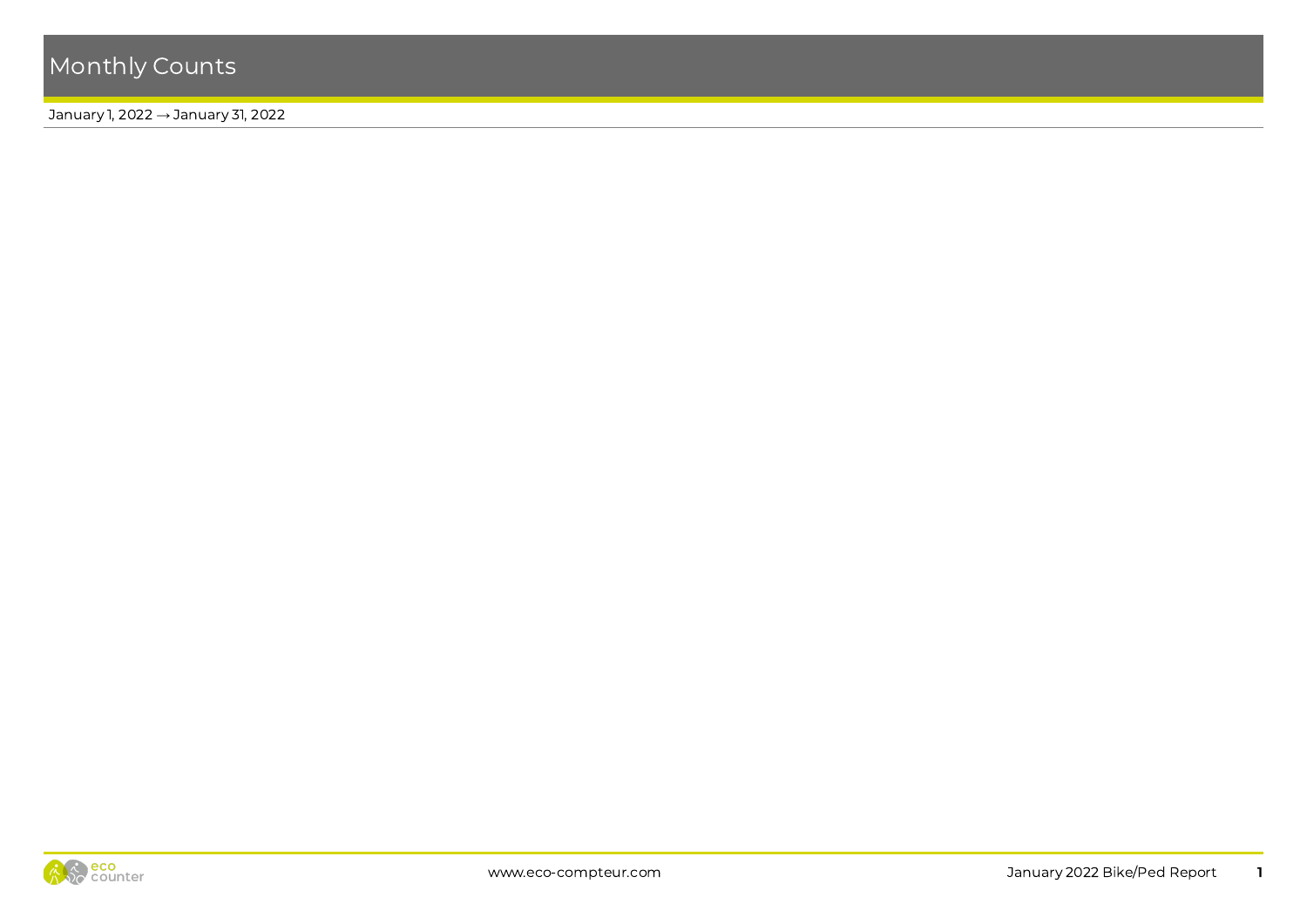#### January 1, 2022 → January 31, 2022

#### Daily Average by Site

**曲** 01/01/2022 → 01/31/2022



Compared to  $01/02/2021 \rightarrow 02/01/2021$ 

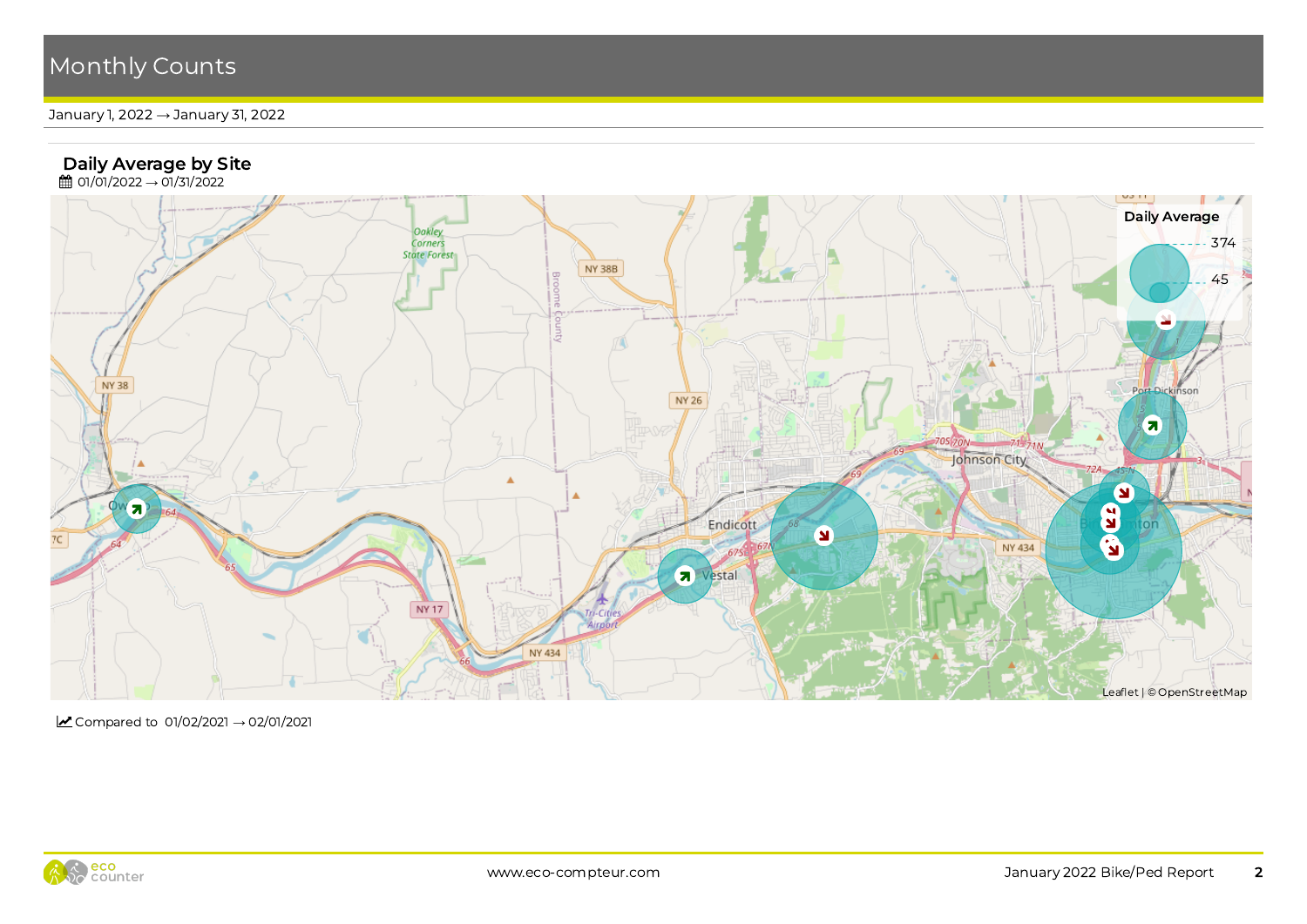January 1, 2022 → January 31, 2022

#### Cyclist Summary by Site

**曲** 01/01/2022 → 01/31/2022

| Site<br>$\blacktriangle$                     | Total |                       | Average |                     | Peak Count |                      | <b>Peak Period</b>                 |  |  |  |
|----------------------------------------------|-------|-----------------------|---------|---------------------|------------|----------------------|------------------------------------|--|--|--|
| Confluence Tunnel Cyclist                    |       | $289 \times -27.4\%$  |         | $9 \times 27.4\%$   |            | $21 \times -12.5\%$  | Sat Jan 1, 2022   Fri Jan 15, 2021 |  |  |  |
| MLK Promenade Cyclist                        |       | $181 \times -33.9\%$  |         | $6 \vee 33.9\%$     |            | $23 \times 35.3\%$   | Sat Jan 1, 2022   Sat Jan 16, 2021 |  |  |  |
| North Ostiningo Park at Howell Drive Cyclist |       | $168 \sim 7.7\%$      |         | $5 \times 7.7\%$    |            | $28 \times 100.0\%$  | Sat Jan 1, 2022 Sun Jan 3, 2021    |  |  |  |
| Noyes Island Cyclist                         |       | $431 \times -40.8\%$  |         | $14 \times -40.8\%$ |            | $63 \times 8.6\%$    | Sat Jan 15, 2022 Thu Jan 21, 2021  |  |  |  |
| Otsiningo South Cyclist                      |       | $170 \times -6.6\%$   |         | $5 \times 6.6\%$    |            | $31 \times 19.2\%$   | Sat Jan 1, 2022   Sun Jan 10, 2021 |  |  |  |
| Riverwalk at Court Street Cyclist            |       | 520 $\sim$ 11.8%      |         | $17 \times 11.8\%$  |            | $36 \times -32.1\%$  | Wed Jan 5, 2022   Mon Feb 1, 2021  |  |  |  |
| South Washington St. Bridge Cyclist          |       | $1,397$ $\sim$ 2.3%   |         | $45 \times 2.3\%$   |            | $70 \times 7.7\%$    | Tue Jan 4, 2022   Fri Jan 15, 2021 |  |  |  |
| Vestal Rail Trail - West Extension Cyclist   |       | $181 \times 1408.3\%$ |         | $6 \times 1411.2\%$ |            | $34 \times 1033.3\%$ | Sat Jan 1, 2022   Thu Jan 14, 2021 |  |  |  |
| Vestal Rail Trail East - Shoppes Cyclist     |       | $475 \times -13.0\%$  |         | $15 \times -13.0\%$ |            | $54 \times 63.6\%$   | Sat Jan 1, 2022   Tue Jan 12, 2021 |  |  |  |
| Vestal Rail Trail West - Coal House Cyclist  |       | 561 $\sim 0.7\%$      |         | $18 \times 0.7\%$   |            | 61 $\sim$ 74.3%      | Sat Jan 1, 2022   Tue Jan 12, 2021 |  |  |  |
|                                              |       |                       |         |                     |            |                      |                                    |  |  |  |

 $\triangleright$  Compared to 01/02/2021  $\rightarrow$  02/01/2021

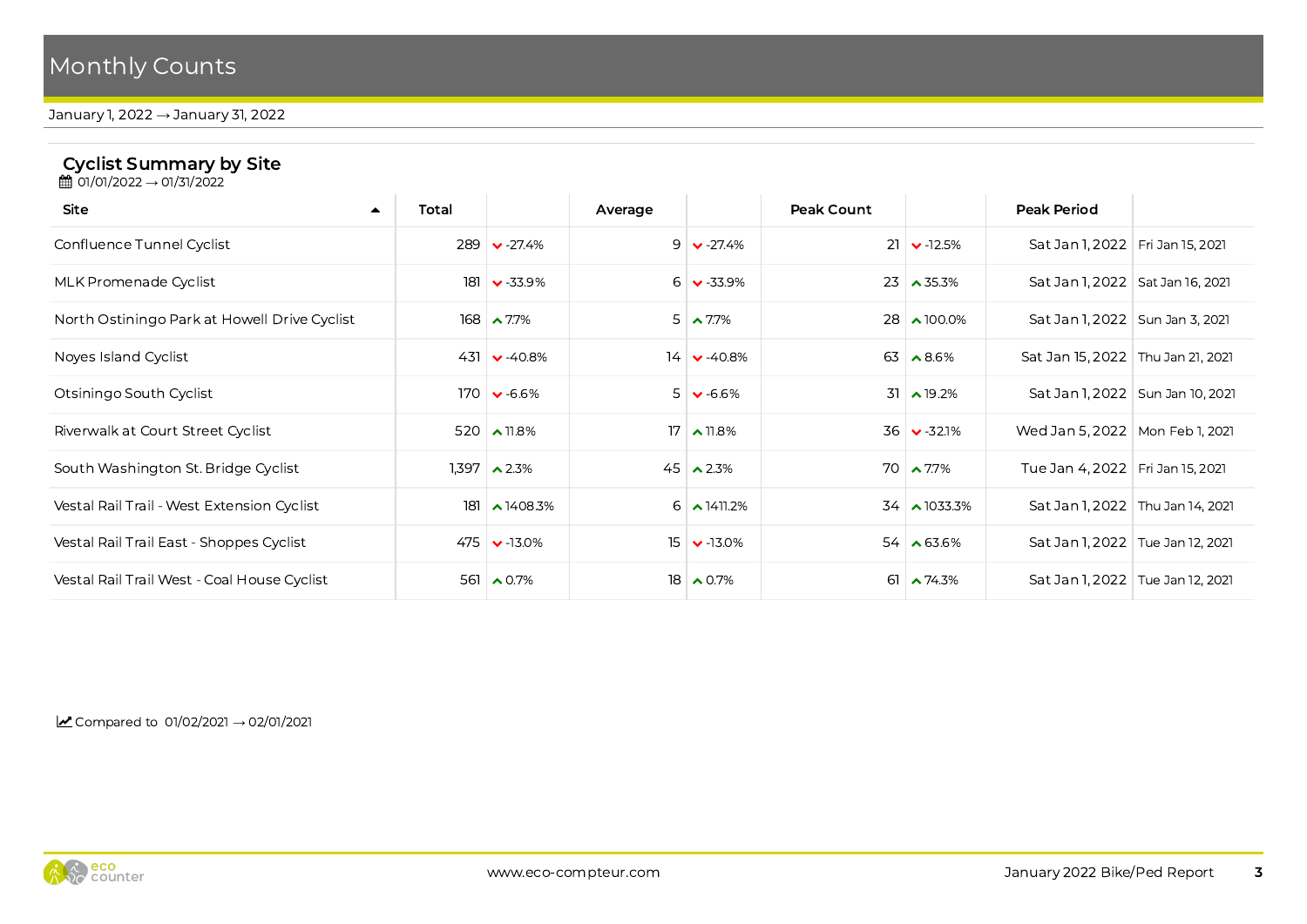#### January 1, 2022 → January 31, 2022

### **Pedestrian Summary by Site**

**曲** 01/01/2022 → 01/31/2022

| <b>Site</b><br>$\blacktriangle$                 | Total |                                 | Average |                      | Peak Count |                        | <b>Peak Period</b>                  |                                    |
|-------------------------------------------------|-------|---------------------------------|---------|----------------------|------------|------------------------|-------------------------------------|------------------------------------|
| Confluence Tunnel Pedestrian                    |       | $2,192$ $\triangleright$ -36.2% |         | $71 \times -36.2\%$  |            | $139 \times -35.9\%$   | Sat Jan 1, 2022   Sat Jan 2, 2021   |                                    |
| MLK Promenade Pedestrian                        |       | $1,535$ $\triangleright$ -27.1% |         | 50 $\bullet$ -27.1%  |            | $89 \times -14.4\%$    | Tue Jan 4, 2022   Mon Jan 18, 2021  |                                    |
| North Ostiningo Park at Howell Drive Pedestrian |       | $4,552$ $\vee$ -23.8%           |         | $147 \times -23.8\%$ |            | $344 \times 8.0\%$     |                                     | Sat Jan 1, 2022   Sun Jan 10, 2021 |
| Noyes Island Pedestrian                         |       | $1,164$ $\bullet$ -15.0%        |         | $38 \times -15.0\%$  |            | $92 \times 33.3\%$     | Tue Jan 4, 2022   Mon Jan 18, 2021  |                                    |
| Otsiningo South Pedestrian                      |       | $3,586$ $\rightarrow$ 5.3%      |         | $116 \times 5.3\%$   |            | 428 $\triangle 64.0\%$ | Sat Jan 1, 2022   Sun Jan 10, 2021  |                                    |
| Owego Riverwalk                                 |       | $1,409$ $\lambda$ 128.7%        |         | 45 $\lambda$ 128.7%  |            | $95 \times 8.0\%$      | Sat Jan 1, 2022   Sat Jan 30, 2021  |                                    |
| Riverwalk at Court Street Pedestrian            |       | $2,241$ $\triangleright$ -11.2% |         | $72 \times -11.2\%$  |            | $206 \times -28.2\%$   | Sat Jan 1, 2022   Tue Jan 19, 2021  |                                    |
| South Washington St. Bridge Pedestrian          |       | $10,184$ $\bullet$ -13.5%       |         | $329 \times 13.5\%$  |            | $558 \times 39.1\%$    | Wed Jan 19, 2022   Fri Jan 15, 2021 |                                    |
| Vestal Rail Trail - West Extension Pedestrian   |       | $1,999$ $\sim$ 150.8%           |         | $64 \times 150.8\%$  |            | $237 \times 238.6\%$   | Sat Jan 1, 2022   Sun Jan 17, 2021  |                                    |
| Vestal Rail Trail East - Shoppes Pedestrian     |       | $7,615$ $\bullet$ -29.7%        |         | $246 \times -29.7\%$ |            | $603 \times 6.2\%$     | Sat Jan 1, 2022   Sun Jan 10, 2021  |                                    |
| Vestal Rail Trail West - Coal House Pedestrian  |       | $8,305$ $\triangleright$ -29.3% |         | $268 \times -29.3\%$ |            | 618 $\vee$ -9.3%       |                                     | Sat Jan 1, 2022   Sun Jan 10, 2021 |

 $\triangleright$  Compared to 01/02/2021  $\rightarrow$  02/01/2021

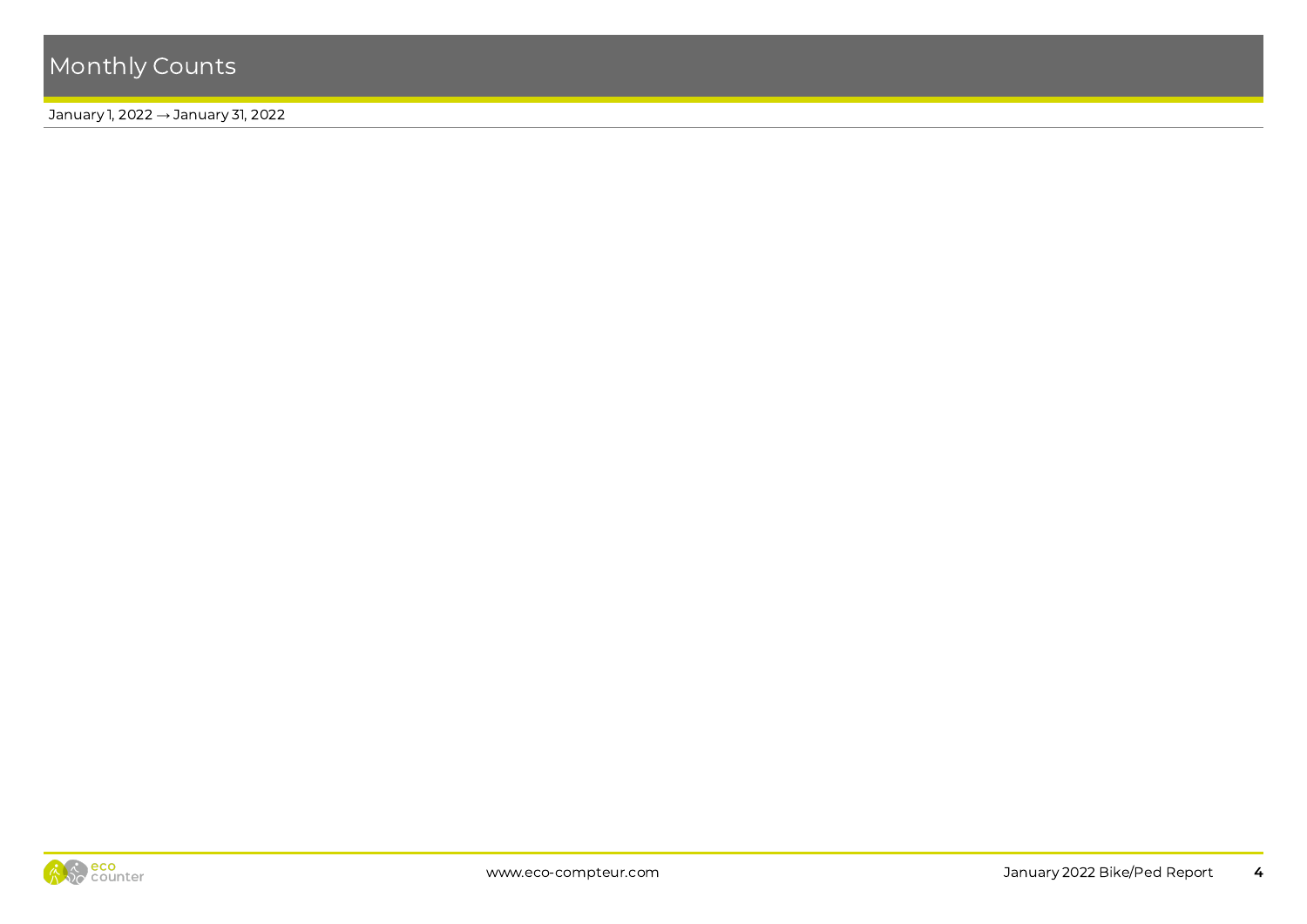January 1, 2022 → January 31, 2022

| <b>Total Summary by Site</b><br>$\frac{100}{100}$ 01/01/2022 → 01/31/2022 |       |                                 |         |                               |  |                           |                                     |                                    |  |  |
|---------------------------------------------------------------------------|-------|---------------------------------|---------|-------------------------------|--|---------------------------|-------------------------------------|------------------------------------|--|--|
| Site<br>▲                                                                 | Total |                                 | Average | Peak Count                    |  | <b>Peak Period</b>        |                                     |                                    |  |  |
| Confluence Tunnel                                                         |       | $2,481$ $\vee$ -35.3%           |         | 80 $\bullet$ -35.3%           |  | $160 \times 30.1\%$       | Sat Jan 1, 2022   Sat Jan 2, 2021   |                                    |  |  |
| MLK Promenade                                                             |       | $1,716$ $\vee$ -27.9%           |         | 55 $\sqrt{27.9\%}$            |  | $104 \times 8.0\%$        |                                     | Sat Jan 1, 2022   Wed Jan 13, 2021 |  |  |
| North Ostiningo Park at Howell Drive                                      |       | $4,720$ $\triangleright$ -23.0% |         | $152$ $\triangleright$ -23.0% |  | $372 \times -2.4\%$       | Sat Jan 1, 2022   Sun Jan 10, 2021  |                                    |  |  |
| Noyes Island                                                              |       | $1,595$ $\bullet$ -24.0%        |         | 51 $\sqrt{-24.0\%}$           |  | $115 \times 8.5\%$        | Wed Jan 5, 2022 Thu Jan 21, 2021    |                                    |  |  |
| Otsiningo South                                                           |       | $3.756 \times 4.7\%$            |         | 121 $\land$ 4.7%              |  | $459 \times 59.9\%$       | Sat Jan 1, 2022   Sun Jan 10, 2021  |                                    |  |  |
| Owego Riverwalk                                                           |       | $1,409$ $\lambda$ 128.7%        |         | 45 $\lambda$ 128.7%           |  | $95 \times 8.0\%$         | Sat Jan 1, 2022   Sat Jan 30, 2021  |                                    |  |  |
| Riverwalk at Court Street                                                 |       | $2,761$ $\bullet$ -7.6%         |         | 89 $\bullet$ -7.6%            |  | $240 \times -23.6\%$      | Sat Jan 1, 2022   Tue Jan 19, 2021  |                                    |  |  |
| South Washington St. Bridge                                               |       | $11,581$ $\bullet$ -11.9%       |         | $374 \times 11.9\%$           |  | $625 \rightarrow -36.3\%$ | Wed Jan 19, 2022   Fri Jan 15, 2021 |                                    |  |  |
| Vestal Rail Trail - West Extension                                        |       | $2,180$ $\lambda$ 169.5%        |         | $70 \times 169.5\%$           |  | 271 ★ 287.1%              | Sat Jan 1, 2022   Sun Jan 17, 2021  |                                    |  |  |
| Vestal Rail Trail East - Shoppes                                          |       | 8,090 $\bullet$ -28.9%          |         | $261 \times -28.9\%$          |  | 657 $\lambda$ 10.6%       | Sat Jan 1, 2022   Sun Jan 10, 2021  |                                    |  |  |
| Vestal Rail Trail West - Coal House                                       |       | 8,866 $\bullet$ -28.0%          |         | $286 \times -28.0\%$          |  | 679 $\bullet$ -3.8%       | Sat Jan 1, 2022   Sun Jan 10, 2021  |                                    |  |  |

L Compared to 01/02/2021 → 02/01/2021